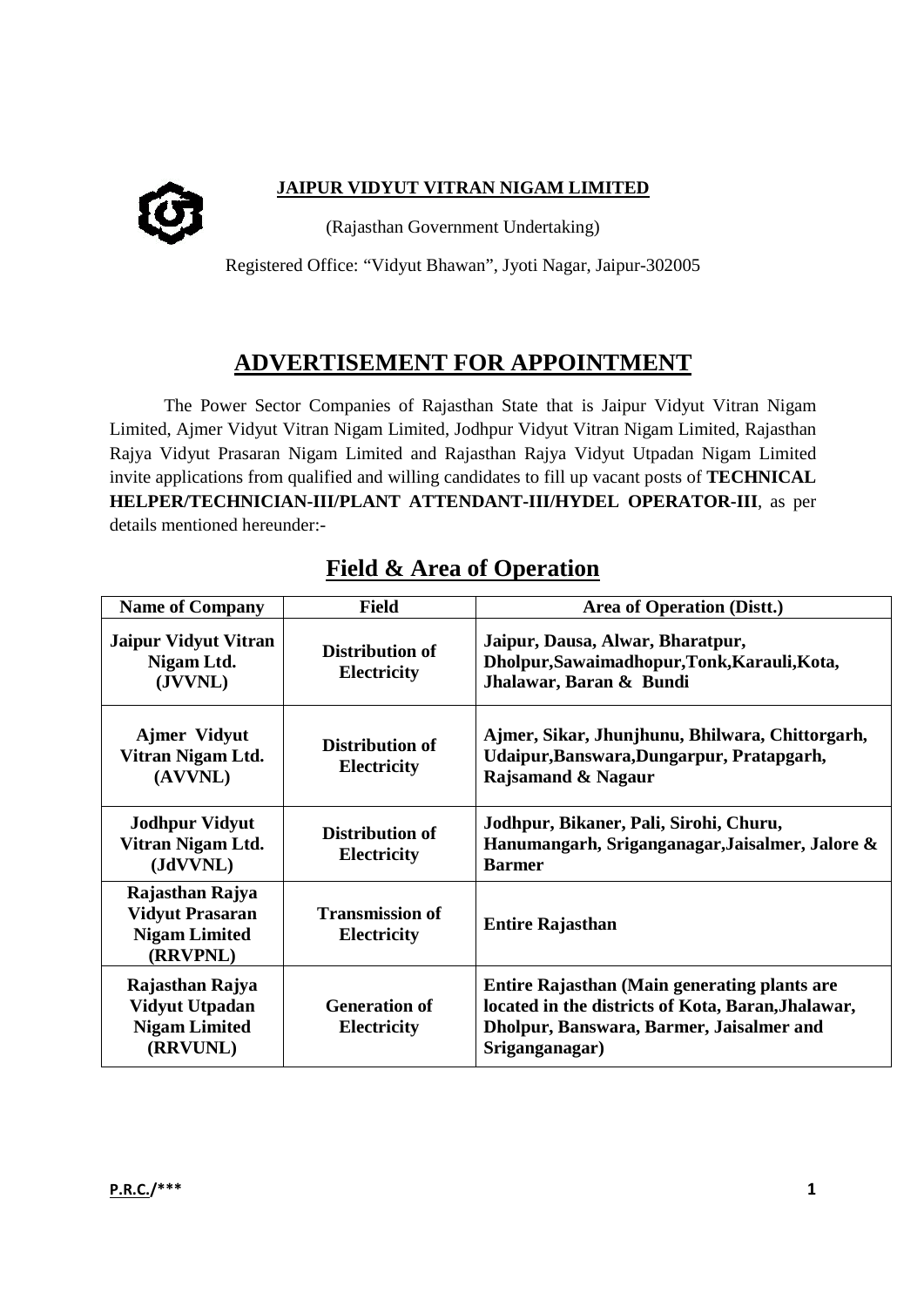## **1. Detail of vacancies:-**

| Name of<br>Company            | <b>Name of Post</b>          |                               | <b>Category wise vacancies</b> |                |                    |                          | <b>TSP</b>        |                          |                          | <b>Total</b><br>vacancies    |                |
|-------------------------------|------------------------------|-------------------------------|--------------------------------|----------------|--------------------|--------------------------|-------------------|--------------------------|--------------------------|------------------------------|----------------|
|                               |                              |                               | <b>UR</b>                      | <b>SC</b>      | ST                 | <b>BC</b>                | SB<br>$\mathbf C$ | <b>ST</b>                | <b>SC</b>                | <b>UR</b>                    |                |
| <b>JAIPUR</b><br><b>VVNL</b>  | <b>Technical Helper</b>      |                               | 683                            | 217            | 163                | 285                      | 13                | $\blacksquare$           | $\blacksquare$           | ÷.                           | 1367           |
|                               |                              |                               |                                |                | 6<br>(Saha<br>ria) |                          |                   |                          |                          |                              |                |
| <b>AJMER</b><br><b>VVNL</b>   | <b>Technical Helper</b>      |                               | 539                            | 172            | 129                | 225                      | 10                | 124                      | 14                       | 139                          | 1352           |
|                               | <b>Backlog</b>               |                               | $\overline{\phantom{a}}$       | 14             | $\blacksquare$     | $\overline{\phantom{0}}$ | $\blacksquare$    | 335                      | 42                       | 416                          | 807            |
|                               |                              |                               |                                |                |                    |                          |                   |                          |                          |                              |                |
| <b>JODHPUR</b><br><b>VVNL</b> | <b>Technical Helper</b>      |                               | 494                            | 157            | 118                | 206                      | 9                 | $\overline{\phantom{0}}$ | $\overline{\phantom{a}}$ | $\qquad \qquad \blacksquare$ | 984            |
|                               | <b>Backlog</b>               |                               | $\blacksquare$                 | 15             | $\blacksquare$     |                          | $\overline{a}$    | $\overline{\phantom{0}}$ |                          |                              | 15             |
| Rajasthan                     | <b>Technica</b>              | <b>GROUP-</b>                 | 483                            | 154            | 115                | 202                      | 9                 | 6                        | $\overline{a}$           | 8                            | 977            |
| <b>RVPNL</b>                  | l Helper                     | I                             |                                | $\mathbf{1}$   | $\overline{3}$     |                          | -                 |                          |                          |                              | $\overline{4}$ |
|                               |                              | <b>BACKLO</b><br>$\mathbf G$  |                                |                |                    |                          |                   |                          |                          |                              |                |
|                               |                              | <b>GROUP-</b><br>$\mathbf{I}$ | 50                             | 16             | 12                 | 20                       | $\mathbf{1}$      | $\overline{a}$           | $\mathbf{r}$             | L.                           | 99             |
| *Rajasthan<br><b>RVUNL</b>    | <b>Technicia</b><br>$n-III/$ | <b>GROUP-I</b>                | 31                             | $\overline{7}$ | 5                  | 9                        | $\mathbf{1}$      | $\mathbf{1}$             |                          | $\mathbf{1}$                 | 55             |
|                               | <b>Hydel</b><br>Operator-    | <b>GROUP-</b><br>$\mathbf{I}$ | 16                             | 5              | $\overline{2}$     | $\overline{4}$           | $\overline{a}$    | ÷                        |                          | ÷                            | 27             |
|                               | <b>III/Plant</b>             | GROUP-<br>III                 | 15                             | $\overline{4}$ | $\overline{2}$     | 5                        | $\overline{a}$    | $\blacksquare$           | $\blacksquare$           | $\blacksquare$               | 26             |
|                               | <b>Attendant</b><br>$-III$   | <b>GROUP-</b><br>IV           | 17                             | 3              | $\overline{2}$     | $\overline{5}$           | $\overline{a}$    | $\blacksquare$           | $\blacksquare$           | $\mathbf{1}$                 | 28             |

**\*In case candidates equal to number of vacancies under any one of the above groups are not available, then such unfilled vacancies of that Group shall be filled from amongst candidates of Group-I. However, if this situation arises for Group-I, then remaining vacancies of Group-I shall be filled from amongst candidates of Group-II.**

**Number of vacancies can be increased/decreased by the concerned Nigam at any time.**

**Applications will be submitted ONLY through ONLINE. Applications submitted through any other mode than ONLINE will not be accepted. Before filling up application form and depositing application fee the candidate should ensure that he/she fulfils eligibility criterion of age, educational qualification etc.**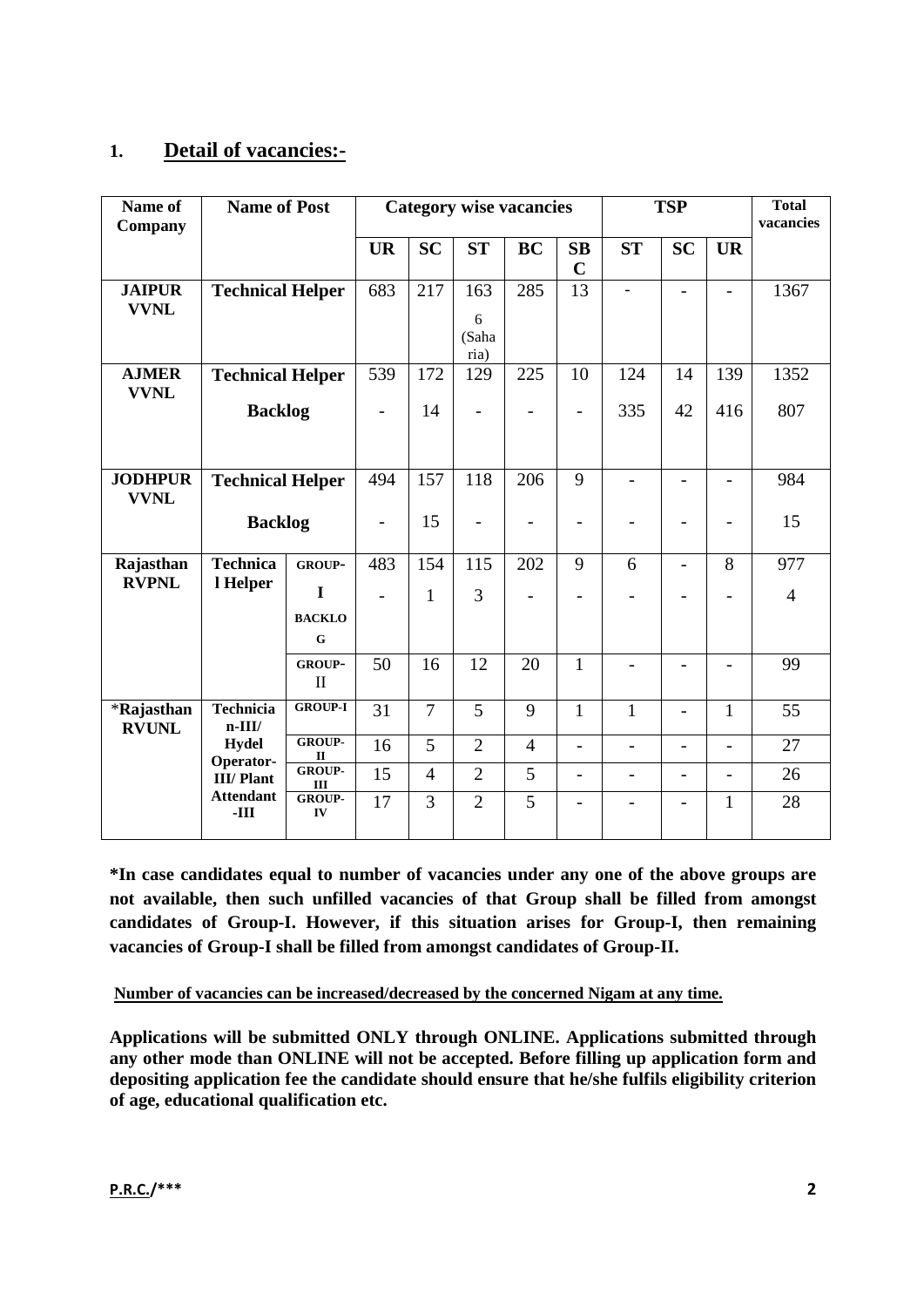**A candidate can apply only in one Company. Written competitive exam shall be conducted for all five Power Sector Companies on the same date and time, at different centers as such, a candidate can appear in exam for only one Company**.

# **Before filling up application form the candidate should choose carefully name of any one company, in which he/she wish to apply. No second option will be provided to change the Company.**

# **2. Educational qualification and Age (As on 14th November, 2013):**

| Name of<br>Compan<br>${\bf y}$    | Name of<br>post      | <b>Pay Band</b><br>& Grade<br>Pay       | <b>Educational</b><br>qualification                                                                                                                                                                                                                                                                                                                                                                                                                                                                                                                                                                     | Age                                                                                                                                                                                                                                                                                                                                                                                                                                                                                                                                                                                                                                                                                                                                                                                                                                                                                                                     |
|-----------------------------------|----------------------|-----------------------------------------|---------------------------------------------------------------------------------------------------------------------------------------------------------------------------------------------------------------------------------------------------------------------------------------------------------------------------------------------------------------------------------------------------------------------------------------------------------------------------------------------------------------------------------------------------------------------------------------------------------|-------------------------------------------------------------------------------------------------------------------------------------------------------------------------------------------------------------------------------------------------------------------------------------------------------------------------------------------------------------------------------------------------------------------------------------------------------------------------------------------------------------------------------------------------------------------------------------------------------------------------------------------------------------------------------------------------------------------------------------------------------------------------------------------------------------------------------------------------------------------------------------------------------------------------|
| JVVNL/<br>AVVNL/<br><b>JDVVNL</b> | Technica<br>1 Helper | PB2 (5200-20200)<br>+ Grade Pay<br>2000 | Secondary from<br>RBSE/CBSE or<br>any other<br>equivalent Board<br>alongwith<br>ITI(NCVT/SCVT)<br>/ NAC or<br>equivalent<br>qualification in the<br>trade of<br>Electrician/Linem<br>an/SBA/Wireman/<br>Power Electrician.<br>Note:<br>1. Candidate must<br>possess requisite<br>qualification on<br>the last date of<br>receipt of<br>application<br>through online.<br>2. Certificate/<br>Diploma of Indian<br>Army/Navy/ Air<br>Force considered<br>equivalent to<br>ITI(NCVT/SCVT)<br>/NAC will only be<br>considered<br>equivalent<br>qualification.<br>Diploma in<br>Engineering or<br>any higher | On last date of receipt of application form<br>through ONLINE, applicant should have<br>attained minimum age of 18 years and should<br>not be more than 28 years of age.<br>Relaxation upto 5 years in maximum age<br>(i)<br>limit shall be admissible to candidates,<br>belonging to SC/ST/BC/ SBC.<br>Maximum age limit for Ex-Servicemen<br>(ii)<br>category candidates will be 50 years.<br>Provided further that the candidates,<br>who had undergone apprenticeship<br>training or rendered service on relevant<br>technical job in any capacity (i.e. Daily<br>Rated/Workcharged/Contract Service)<br>in concerned company shall be given<br>relaxation in upper age limit to the<br>extent of period of such<br>training/service, subject to maximum<br>of 5 years.<br><b>NOTE:</b><br><b>Experience certificate issued by</b><br>AEN or higher rank officer of<br>respective Nigam will only be<br>entertained |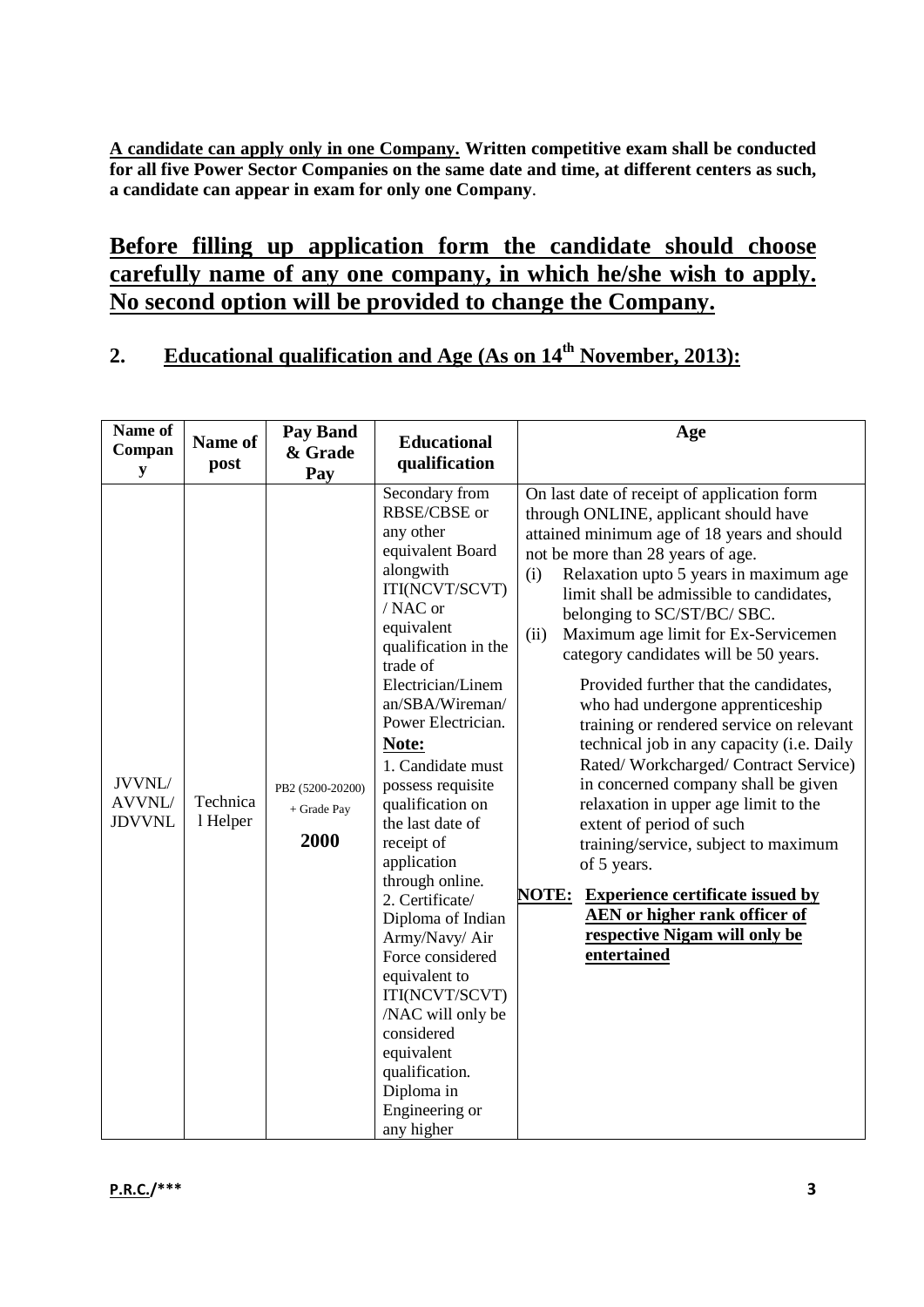|              |                      |                                         | qualification will<br>not be considered                                                                                                                                                                                                                                                                                                                                                                                                                                                                                                                                                                                                                                                                                                                                               |                                                                                                                                                                                                                                                                                                                                                                                                                                                                                                                                                                                                                                                                                                                                                                                                                                                                                                                                                                                                                                                                                                                                             |
|--------------|----------------------|-----------------------------------------|---------------------------------------------------------------------------------------------------------------------------------------------------------------------------------------------------------------------------------------------------------------------------------------------------------------------------------------------------------------------------------------------------------------------------------------------------------------------------------------------------------------------------------------------------------------------------------------------------------------------------------------------------------------------------------------------------------------------------------------------------------------------------------------|---------------------------------------------------------------------------------------------------------------------------------------------------------------------------------------------------------------------------------------------------------------------------------------------------------------------------------------------------------------------------------------------------------------------------------------------------------------------------------------------------------------------------------------------------------------------------------------------------------------------------------------------------------------------------------------------------------------------------------------------------------------------------------------------------------------------------------------------------------------------------------------------------------------------------------------------------------------------------------------------------------------------------------------------------------------------------------------------------------------------------------------------|
|              |                      |                                         | equivalent to ITI<br>(NCVT/SCVT)/NA                                                                                                                                                                                                                                                                                                                                                                                                                                                                                                                                                                                                                                                                                                                                                   |                                                                                                                                                                                                                                                                                                                                                                                                                                                                                                                                                                                                                                                                                                                                                                                                                                                                                                                                                                                                                                                                                                                                             |
|              |                      |                                         | C.                                                                                                                                                                                                                                                                                                                                                                                                                                                                                                                                                                                                                                                                                                                                                                                    |                                                                                                                                                                                                                                                                                                                                                                                                                                                                                                                                                                                                                                                                                                                                                                                                                                                                                                                                                                                                                                                                                                                                             |
| <b>RRVPN</b> | Technica<br>1 Helper | PB2 (5200-20200)<br>+ Grade Pay<br>2000 | Group-I<br>Secondary from<br>RBSE/CBSE or<br>any other<br>equivalent Board<br>alongwith<br>ITI(NCVT/SCVT)<br>/NAC or<br>equivalent<br>qualification in<br>the trade of<br>Electrician/<br>SBA/Power<br>Electrician.<br>$Group-II$<br>Secondary from<br>RBSE/CBSE or<br>any other<br>equivalent Board<br>alongwith<br>ITI(NCVT/SCVT)<br>/NAC or<br>equivalent<br>qualification in<br>the trade of Radio<br>Mechanic/<br>Electronics.<br>Note:<br>1. Candidate must<br>possess requisite<br>qualification on<br>last date of receipt<br>of application<br>online.<br>2. Certificate /<br>Diploma of Indian<br>Army /Navy/ Air<br>Force considered<br>equivalent to<br>ITI(NCVT/SCVT)<br>/NAC will only be<br>considered<br>equivalent<br>qualification.<br>Diploma in<br>Engineering or | On last date of receipt of application form<br>through ONLINE, applicant should have<br>attained minimum age of 18 years and should<br>not be more than 28 years of age.<br>(i) Relaxation upto 5 years in maximum age<br>limit shall be admissible to candidates,<br>belonging to SC/ST/BC/ SBC.<br>(iii) Maximum age limit for Ex-Servicemen<br>category candidates will be 50 years.<br>Provided further that the candidates,<br>who had undergone apprenticeship<br>training or rendered service on relevant<br>technical job in any capacity (i.e. Daily<br>Rated/Workcharged/Contract Service)<br>in concerned company shall be given<br>relaxation in upper age limit to the<br>extent of period of such<br>training/service, subject to maximum<br>of 5 years.<br><b>NOTE:</b> (1) Experience certificate issued by<br><b>AEN</b> or higher rank officer of<br>respective Nigam will only be<br>entertained<br>(2) The provisions of age relaxation shall be<br>non-cumulative i.e. relaxation may<br>be claimed under anyone of the<br>provisions. Relaxation admissible<br>under more than one provision shall<br>not be clubbed. |
|              |                      |                                         |                                                                                                                                                                                                                                                                                                                                                                                                                                                                                                                                                                                                                                                                                                                                                                                       |                                                                                                                                                                                                                                                                                                                                                                                                                                                                                                                                                                                                                                                                                                                                                                                                                                                                                                                                                                                                                                                                                                                                             |
|              |                      |                                         | any higher                                                                                                                                                                                                                                                                                                                                                                                                                                                                                                                                                                                                                                                                                                                                                                            |                                                                                                                                                                                                                                                                                                                                                                                                                                                                                                                                                                                                                                                                                                                                                                                                                                                                                                                                                                                                                                                                                                                                             |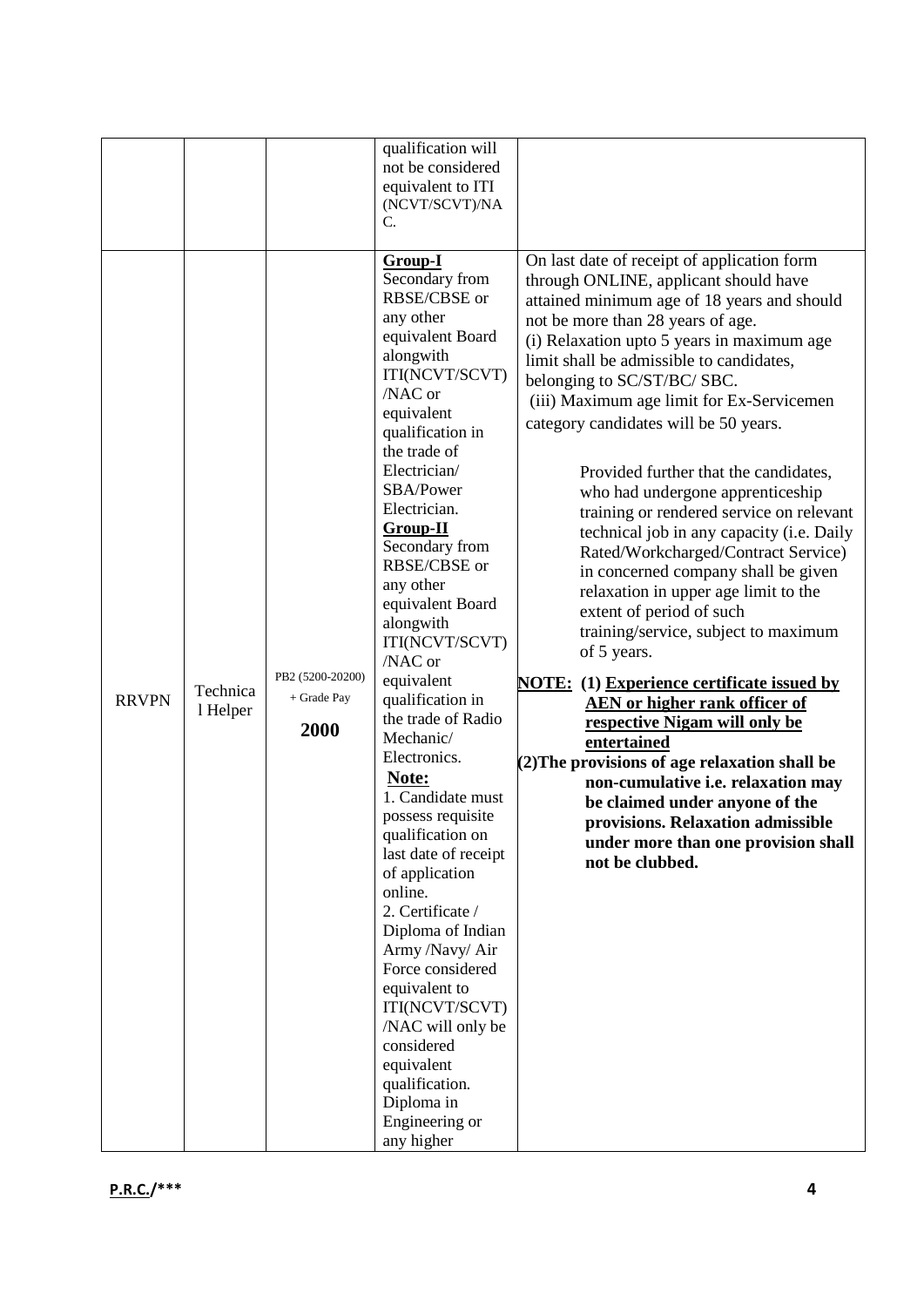|              |                   |                                           | qualification will      |                                                         |
|--------------|-------------------|-------------------------------------------|-------------------------|---------------------------------------------------------|
|              |                   |                                           | not be considered       |                                                         |
|              |                   |                                           | equivalent to ITI       |                                                         |
|              |                   |                                           | (NCVT/SCVT)/NA          |                                                         |
|              |                   |                                           | C.                      |                                                         |
|              |                   |                                           | Secondary from          | On last date of receipt of application form             |
|              |                   |                                           | RBSE/CBSE or            | through ONLINE, applicant should have                   |
|              |                   |                                           | any other               | attained minimum age of 18 years and should             |
|              |                   |                                           | equivalent Board        | not be more than 28 years of age.                       |
|              |                   |                                           | alongwith               | (iii) Relaxation upto 5 years in maximum age            |
|              |                   |                                           | ITI(NCVT/SCVT)          | limit shall be admissible to male                       |
|              |                   |                                           | /NAC or                 | candidates, belonging to SC/ST/BC/ SBC                  |
|              |                   |                                           | equivalent              | and female candidates of UR                             |
|              |                   |                                           | qualification in        | Relaxation upto 10 years in maximum<br>(ii)             |
|              |                   |                                           | any of the trades       |                                                         |
|              |                   |                                           | as mentioned            | age limit shall be admissible to female                 |
|              |                   |                                           | under each group,       | candidates, belonging to SC/ST/BC/ SBC.                 |
|              |                   |                                           | here under:-            |                                                         |
|              |                   |                                           | Group-I                 | (iii) Maximum age limit for Ex-Servicemen               |
|              |                   |                                           | Electrician/            | category candidates will be 50 years.                   |
|              |                   |                                           | Wireman/Power           |                                                         |
|              |                   |                                           | Electrician.            | Provided further that the candidates,                   |
|              |                   |                                           | <b>Group-II</b>         | who had undergone apprenticeship                        |
|              |                   |                                           | Electronics             | training or rendered service on relevant                |
|              | mechanic/         | technical job in any capacity (i.e. Daily |                         |                                                         |
|              | Computer          | Rated/Work charged/Contract Service)      |                         |                                                         |
|              | Technicia         |                                           | Operator<br>$\&$        | in concerned company shall be given                     |
|              | $n$ -III/         | PB2 (5200-20200)                          |                         | relaxation in upper age limit to the                    |
| <b>RRVUN</b> | Operator-<br>III/ | + Grade Pay                               | Programming             | extent of period of such                                |
| L            | Plant             |                                           | Assistant               | training/service, subject to maximum                    |
|              | Attendant-        | 2000                                      | (COPA)                  | of 5 years.                                             |
|              | III               |                                           | <b>Group-III</b>        | <b>NOTE:</b><br><b>Experience certificate issued by</b> |
|              |                   |                                           | Boiler Attendant/       | <b>AEN</b> or higher rank officer of                    |
|              |                   |                                           | Turbine<br><b>Steam</b> | respective Nigam will only be                           |
|              |                   |                                           | Auxiliary<br>cum        | entertained                                             |
|              |                   |                                           | Plant Operator.         |                                                         |
|              |                   |                                           | Group-IV                |                                                         |
|              |                   |                                           | Welder (Gas &           |                                                         |
|              |                   |                                           | Electric)/ Fitter       |                                                         |
|              |                   |                                           |                         |                                                         |
|              |                   |                                           | Note:                   |                                                         |
|              |                   |                                           | 1. Candidate must       |                                                         |
|              | possess requisite |                                           |                         |                                                         |
|              |                   | qualification on                          |                         |                                                         |
|              |                   |                                           | last date of receipt    |                                                         |
|              |                   |                                           | of application          |                                                         |
|              |                   |                                           | online.                 |                                                         |
|              |                   |                                           |                         |                                                         |
|              |                   |                                           | 2. Certificate /        |                                                         |
|              |                   |                                           | Diploma of Indian       |                                                         |
|              |                   |                                           | Army /Navy/ Air         |                                                         |
|              |                   |                                           | Force considered        |                                                         |
|              |                   |                                           | equivalent to           |                                                         |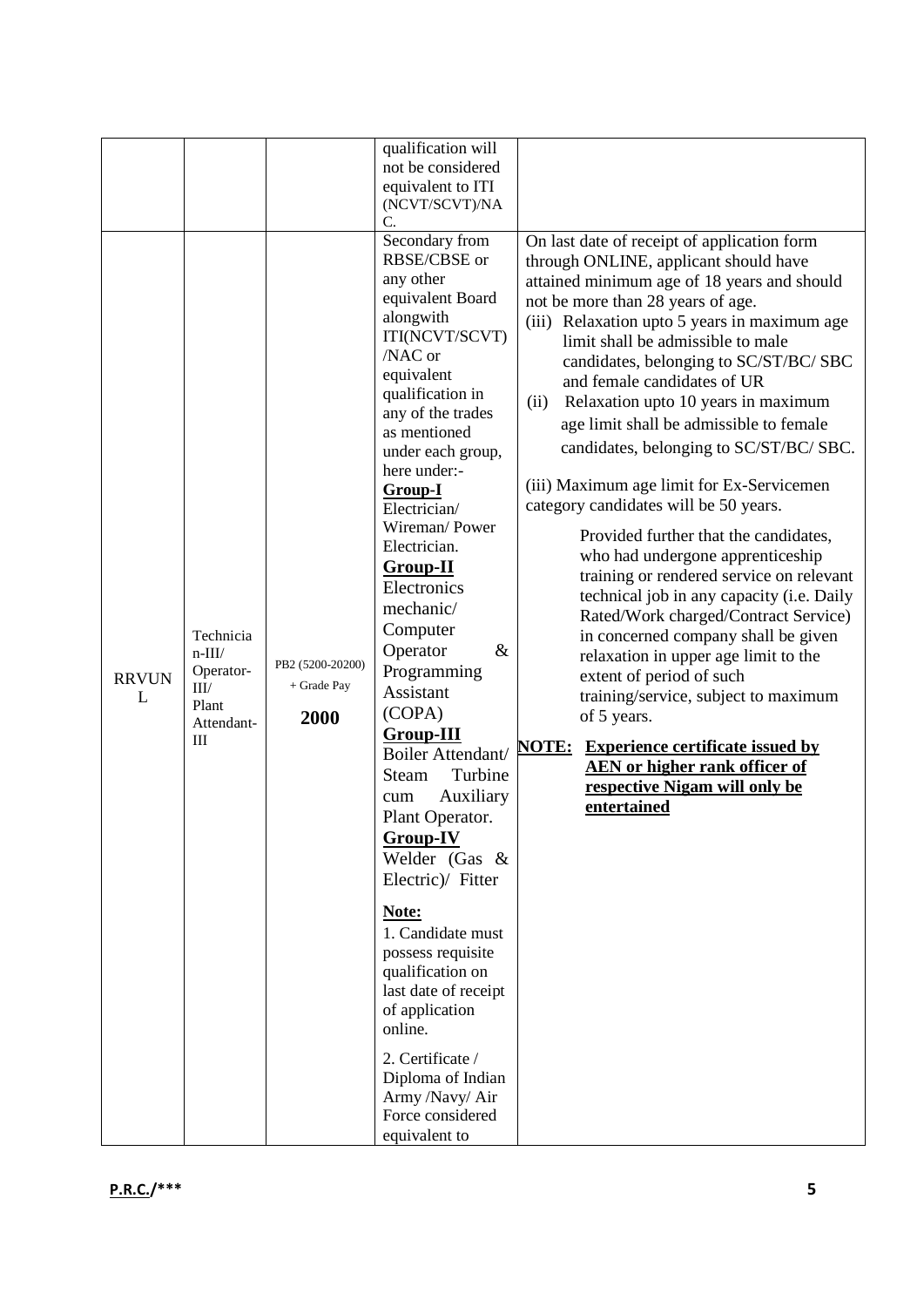|  | ITI(NCVT/SCVT)     |  |
|--|--------------------|--|
|  | /NAC will only be  |  |
|  | considered         |  |
|  | equivalent         |  |
|  | qualification.     |  |
|  | Diploma in         |  |
|  | Engineering or     |  |
|  | any higher         |  |
|  | qualification will |  |
|  | not be considered  |  |
|  | equivalent to ITI  |  |
|  | (NCVT/SCVT)/NA     |  |
|  |                    |  |
|  |                    |  |

- **3. Emoluments/Salary:** The persons selected for the aforesaid posts will be appointed as Probationer Trainee for a period of two years, during which they will get fixed remuneration of Rs. 6400/- per month. Except fixed remuneration no allowance will be payable. On successful completion of probation training period, they will be fixed in Pay Band of Rs. 5200-20200 and will get initial basic pay of Rs. 7960/-(including grade pay) with other allowances.
- **4. Selection Procedure:** A common written competitive examination shall be conducted. There shall be one common question paper for Part-A. For Part- B there shall be different papers company wise/group wise. Exam will be conducted separately for each company, at different centres, on same date and time.

| <b>Subject</b>                       | Syllabus & Standard.                                                                                                                                                                                       | <b>Question</b> | Max.               | <b>Time</b> |
|--------------------------------------|------------------------------------------------------------------------------------------------------------------------------------------------------------------------------------------------------------|-----------------|--------------------|-------------|
| Part-A<br>Gen. Awareness             | Current Affairs, Gen. Science<br>and Elementary<br>Maths.,<br>Natural<br>Geography and<br>Resources, Agriculture &<br>Development,<br>Economic<br>History & Culture with special<br>emphasis on Rajasthan. | 50              | <b>Marks</b><br>50 | $2.00$ Hrs. |
| Part-B<br>Tech. Knowledge/<br>Skill. | The standard and syllabus will<br>be of the level of ITI/NAC in<br>the trades of concerned group.                                                                                                          | 100             | 200                |             |

Question paper will be in Hindi and English language. Question paper shall consist of objective type questions with 5 options to answer each question. In Part-A each question will carry one mark and in Part-B each question will carry 2 marks. For each right answer in Part-A one mark and in Part-B, two marks shall be allowed. There shall be no negative marking.

There shall be no minimum pass marks in the written examination.

Selection of candidates will be based on the merit to be prepared category wise and group-wise for each company on the basis of marks secured in written exam.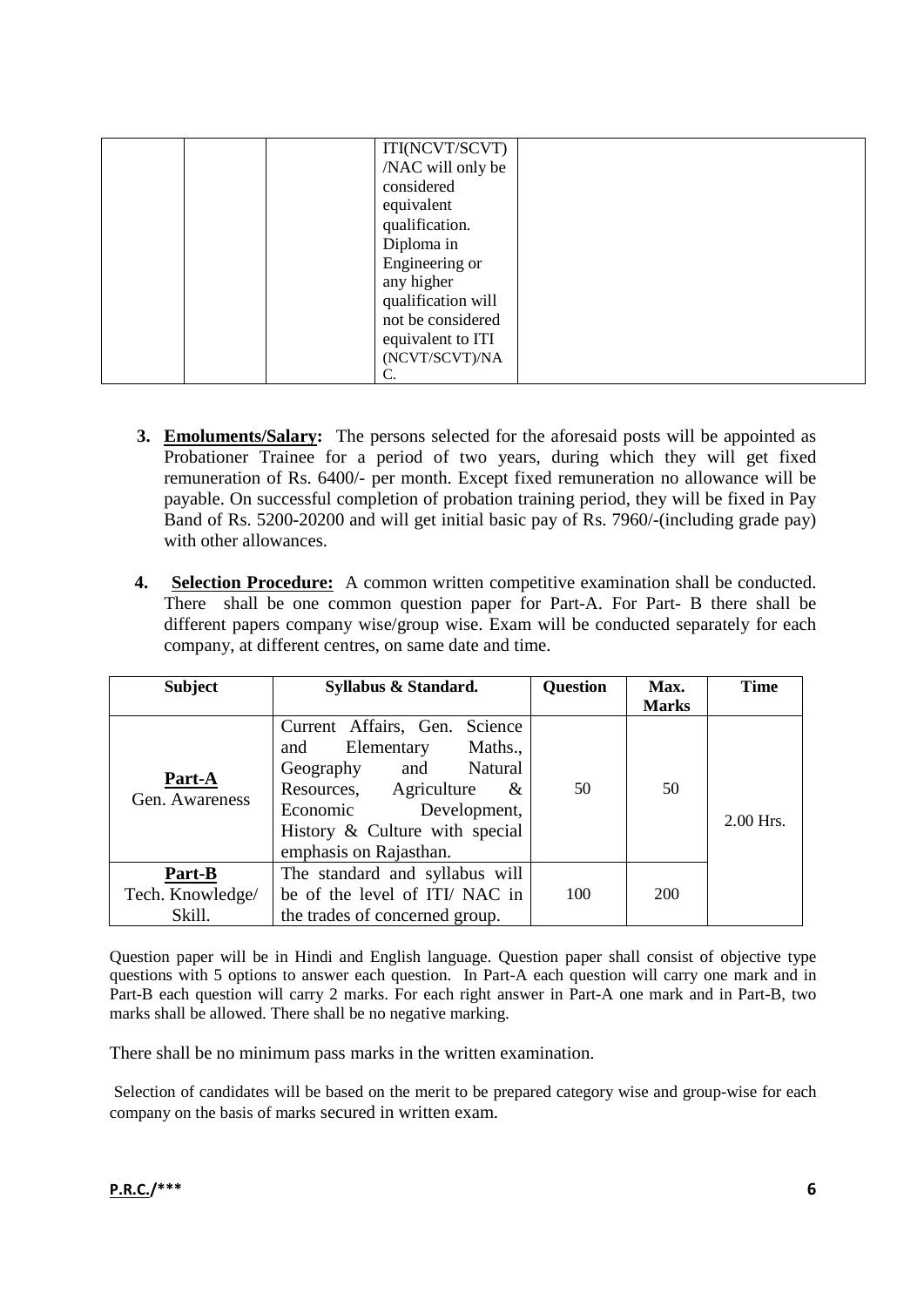The number of candidates to be called for documents verification shall be one & half times of the advertised vacancies in order of merit, to be drawn on the basis of marks, secured in written competitive examination (category wise and group-wise)

#### **There shall be no interview.**

In case two or more candidates secure equal marks, in the written examination, their merit shall be decided as per their date of birth i.e. elder candidate shall be placed higher in the merit list.

#### **CENTRES OF WRITTEN EXAMINATION.**

| Company                                      | <b>Centre</b>    |
|----------------------------------------------|------------------|
| Jaipur Vidyut Vitran Nigam Limited           | Jaipur, Kota     |
| Ajmer Vidyut Vitran Nigam Limited            | Ajmer, Udaipur   |
| Jodhpur Vidyut Vitran Nigam Limited          | Jodhpur, Bikaner |
| Rajasthan Rajya Vidyut Prsaran Nigam Limited | Jaipur, Jodhpur  |
| Rajasthan Rajya Vidyut Utpadan Nigam Limited | Jaipur, Kota     |

**Candidates will be allowed to appear in written examination purely on provisional basis and no candidate will have right for appointment only on the ground of appearing in written examination. Eligibility of candidates for appointment will be decided as per above criteria, only after verification of original documents. Candidature of such candidates who are not within age limit or do not possess requisite qualification by last date fixed or filled wrong information in application form will stand cancelled automatically.** 

**5. Caste Certificate**: At the time of verification of documents, the candidates belonging to SC/ST/BC/SBC categories will have to produce caste certificate issued by competent authority. Certificates issued by competent authorities of Rajasthan only will be accepted. Only such certificates of BC/SBC will be accepted which are issued within a period of 6 months prior to date fixed for verification of documents. Married female candidates will have to produce cast certificate issued on the basis of residence and income of her father. Certificates issued on the basis of name and income of husband will not be accepted.

Benefit of reservation is not admissible to candidates of creamy layer of BC/SBC of Rajasthan. The candidates belonging to BC/SBC (Creamy layer) may apply as unreserved category candidate, as per above procedure. They will have to pay application fee as prescribed for UR category candidates.

The candidates of SC/ST/BC/SBC (Creamy layer/Non Creamy layer) belonging to other States than Rajasthan will be treated as Unreserved Category Candidates and such candidates can apply as Unreserved Category Candidate. They will have to pay fee prescribed for UR category.

**6. No candidate shall be eligible for appointment to the service,** who has more than 2 children on or after 01.06.2002. Provided that the candidate having more than two children shall not deemed to be disqualified for appointment so long as the number of children he/she has on 01.06.2002 does not increase. Provided further that where a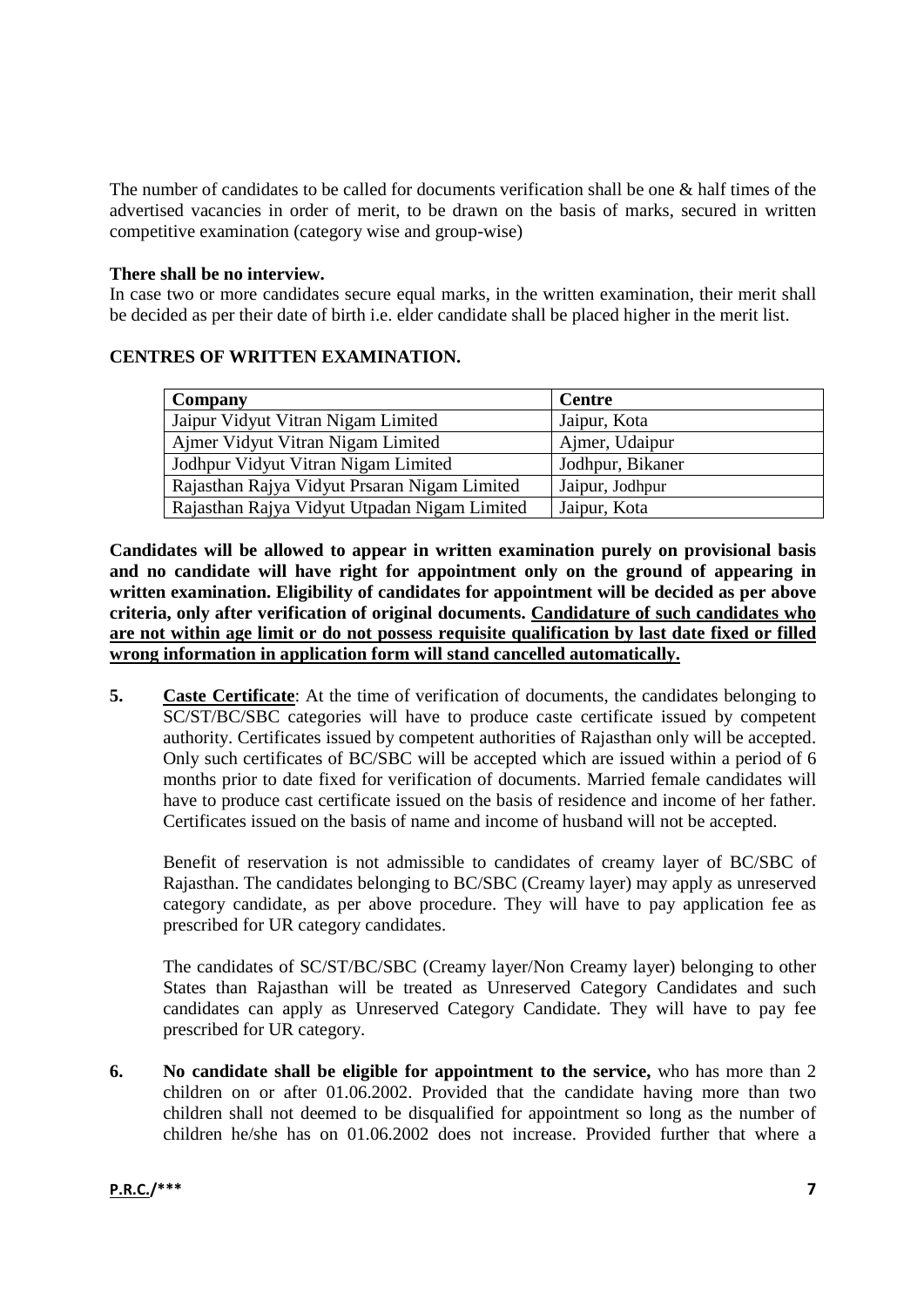candidate has only one child from earlier delivery, but more than one child are born out of a single subsequent delivery, the children so born shall be deemed to be one entity while counting the total number of children.

"Provided also that while counting the total number of children of candidate, the child born from earlier delivery and having disability shall not be counted."

**7. Bond:** The selected candidate at the time of joining service will have to execute a bond on non judicial stamp paper worth Rs. 100/- (which should be issued in the name of applicant) that he/she will neither leave training/service within 2 years of Probation Training Period and within one year thereafter, nor resign and accept any other service. If he/she violates these conditions, he/she will have to refund to the Nigam all the salary/allowances, which he/she received. Besides this he/she will also require to submit a surety of any gazetted officer/official of Central/State Govt or Power Sector Company/Public Sector Undertaking of Rajasthan Government.

## **8. Duration of Online application: - 20th October 2013 to 14th November 2013.**

**9**. **Application fee:- (A)** Application fee as per following details will have to be deposited in any E-Mitra/CSC Kiosk Centre authorised by the Government of Rajasthan :-

**Category** : Application Fee (Rs.)

- (a) For Unreserved & OBC/BC/SBC(Creamy layer): Rs.500/ category candidates
- (b) For SC/ST & OBC/BC/SBC(Non Creamy layer): Rs.300/ category candidates

The candidates of SC/ST/BC/SBC (Creamy layer/Non-Creamy layer) belonging to other States than Rajasthan will be treated as Unreserved Category Candidates and accordingly such candidates will have to pay prescribed application fee of Rs. 500/- .

Application fee once deposited will be neither refundable nor transferable nor adjustable in any case. The willing candidates are advised to ensure at their level before depositing application fee that they fulfil all the terms and conditions of eligibility to appear in written exam and selection/appointment on the concerned post.

#### **(B) Procedure of depositing application fee**:-

- 1. Candidates will contact any E-Mitra/ CSC Kiosk centre authorized by Govt. of Rajasthan and deposit a sum equivalent to application fee  $+$  Rs. 10/- for E-Mitra service charges.
- 2. The Kiosk will generate a 16 digit Token No. for the candidate using E-Mitra portal and issue a receipt containing this Token No. Candidates are advised to keep the receipt safely with them for further use.
- 3. In order to activate online application form for entering the required details the candidate must enter his/her Token No. in the appropriate column of the application form. The online application form will not accept entries without his/her Token No. If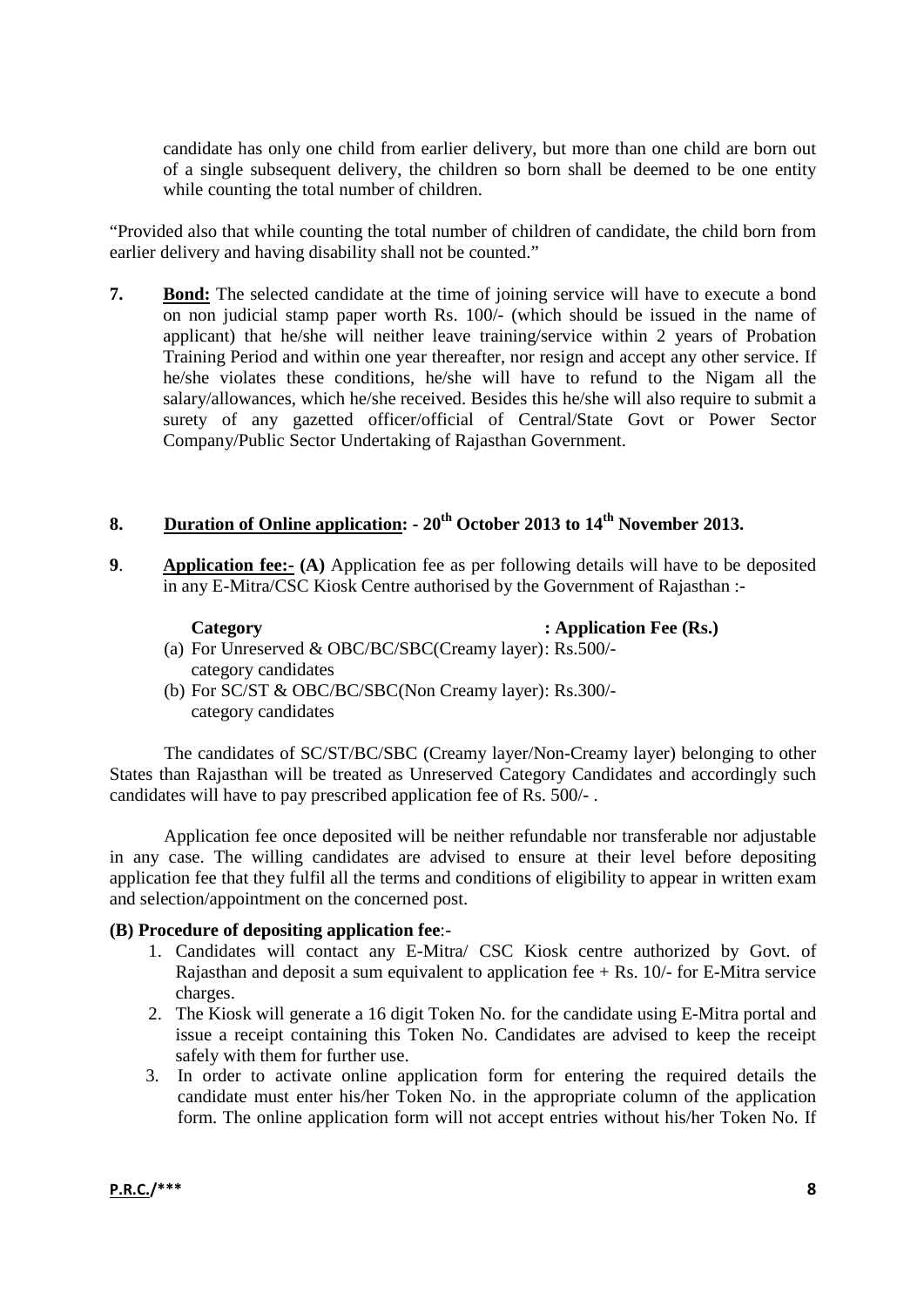the candidate is willing to fill up online application form through E-mitra, he/she will have to pay additional amount of Rs.20 for this purpose.

4. Application fee may also be deposited through online. For depositing application fee through online mode, the candidates are advised to visit the website **www.emitra.gov.in**.

#### **How to Apply**:

- **i. Candidates are required to apply Online through any one of the following websites (i) www.jaipurdiscom.in (II) www.avvnl.com (iii) www.jdvvnl.com (iv) www.rvpn.co.in (v) www.rvunl.com No other means/mode of application will be accepted. The candidate should choose carefully name of any one company, in which he/she wish to apply. No second option will be provided to change the Company.**
- **ii. Candidates are required to have a valid personal email ID.** It should be kept active during the currency of this recruitment. The company may send call letters for written test, verification of documents etc. through the registered email ID. **Under no circumstances, he/she should share/ mention email ID to/ or of any other person.**
- **iii.** In case, a candidate does not have a valid personal email ID, he/she should create his/ her new email ID before applying Online.
- **iv.** Applicants are first required to go to the website as mentioned above at point No. (i) and open the link 'Recruitment'. Thereafter, open the Recruitment Notification titled as 'Vidyut Nigam RECRUITMENT OF TECHNICAL HELPER - 2013'
- **v.** Take a print of the entire Recruitment Notification.

#### **Procedure of depositing fee:**

- **vi.** Deposit prescribed fee at any E-Mitra/CSC Kiosk either in cash or through online.
- **vii.** Obtain the fee receipt containing 16 digits Token No.
- **viii**. Candidates are now ready to apply Online by re-visiting the Recruitment Page of the website and going to the sub-link titled **"Online APPLICATION FOR** Vidyut Nigam **RECRUITMENT OF TECHNICAL HELPER 2013". Click on this sub-link will open up the appropriate Online Application Format.**
- **ix**. Carefully fill in the necessary details from the Fee Payment Receipt in the Online Application Form at the appropriate places, upload scanned photograph and signature as per instructions and submit the same Online.
- **x. Original fee receipt will have to be submitted with the Call Letter at the time of written test. Without original of the fee receipt, the candidates will not be allowed to appear in the written test. Photocopy or Fax copy of fee receipt will not be accepted at the time of written test, the candidates are, however, advised to keep 3 photocopies of the fee receipt for future use.**
- **xi. The candidates should take a printout of the online application and preserve it with them for their record and should not be sent at the Nigam's address or any other address. The application printout will have to be submitted at the time of document verification alongwith the attested copies of required certificates in support of Age, Qualification, Caste, Domicile, Non Creamy Layer, Number of children, etc.**